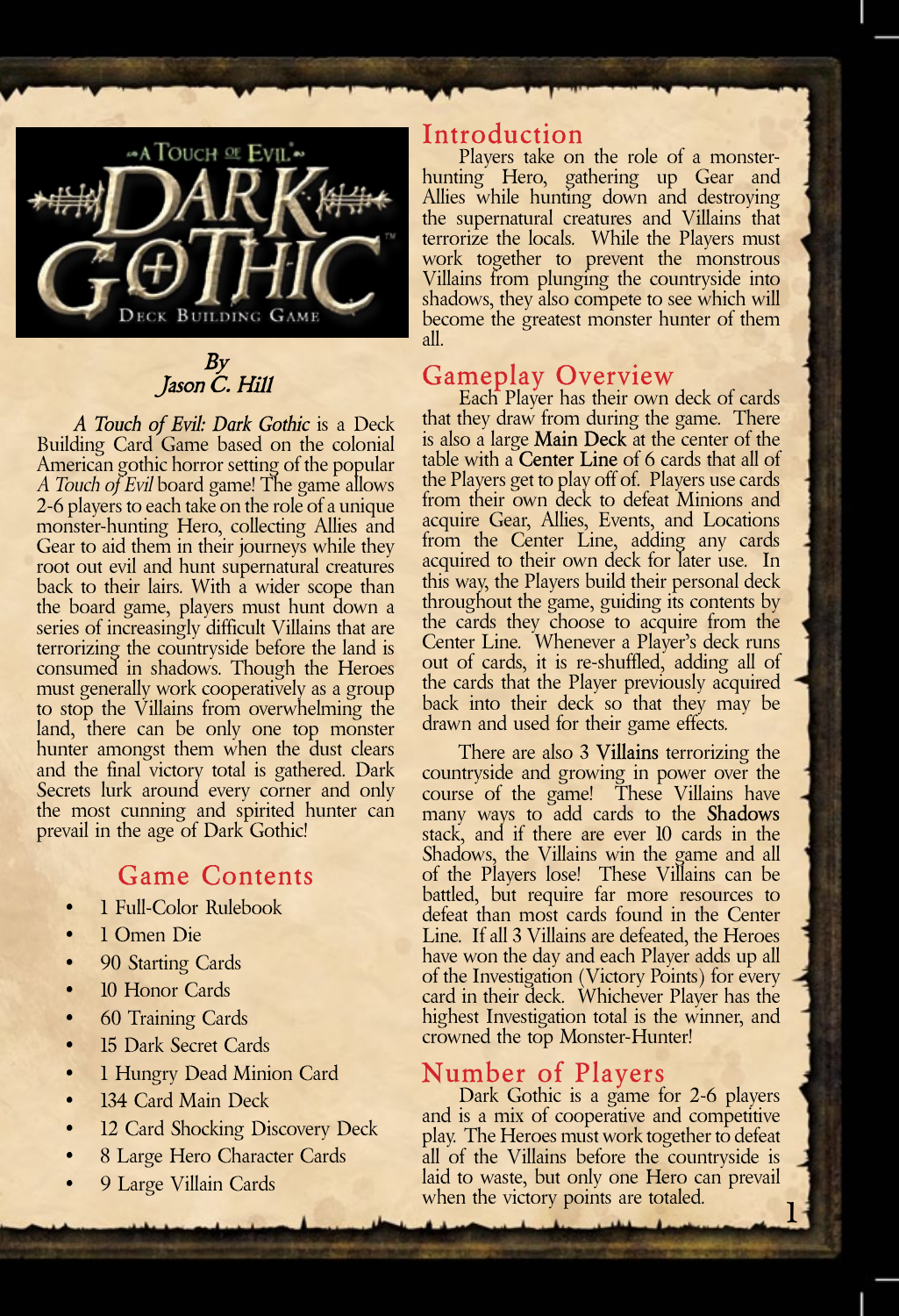# **Game Elements**

KARE HARRISON

# **Large Hero Cards**

Each Player takes on the role of one of these monsterhunting Heroes during the game. There are 8 Heroes to select from and each oversized Hero card shows the breakdown of cards that comprise the Player's starting deck as well as the Ability or Abilities unique to that Hero.

# **Large Villain Cards**

The Villains are the larger, more deadly supernatural creatures that must be defeated to win the game. There are 9 different Villains included, and each game will use 3 of these Villains selected at random based on their danger rating (one each of danger level I, II, and III). Each of these oversized cards has the Villain's cost to defeat, special abilities, and any keywords where appropriate (such as Vampire, etc).

 $H_{\rm ON}$ 

**SOEDIER - Energy** 



## **The Omen Die**

**2**

A special die is included in the game called the Omen Die. It is marked with the numbers 1, 2, 3, 4 and two Skull icons. Skull icons generally equal 0 if you are rolling for a number. This die is used during the game to add a random element of chance for certain card effects and abilities.

# **Game Cards**

Most of the cards in Dark Gothic share the same card back as they could all potentially be added to a Player's personal deck throughout the game. All of the cards have a card type listed in large bold text that is color coded to help distinguish them as follows:

**Start** – These are the cards that make up a Player's initial deck at the start of the game. Generally these cards work well to get you started, but as they generate very few resources, it is best to try and replace them with better cards during the course of the game.

- **Training** These cards are better versions of the Starting cards and are always available for Players to acquire in addition to the cards found in the Center Line.
- **Honor** Honor is one of the most powerful cards and most Heroes start with a single Honor card in their deck. Honor cards cannot be purchased, they may only be acquired through special acts of valor during the game.
- **Gear** Gear are items and equipment that will help your Hero during the course of the game.
- **Ally** Allies are townsfolk that will help your Hero out during the course of the game. Some of the more powerful Allies (such as the Town Elders) also give your Hero a Dark Secret when acquired.
- **Location** These cards represent locations that your Hero visits and explores during the game. Many Locations are marked as Remains in Play so they stay out when played and continue to give you benefits.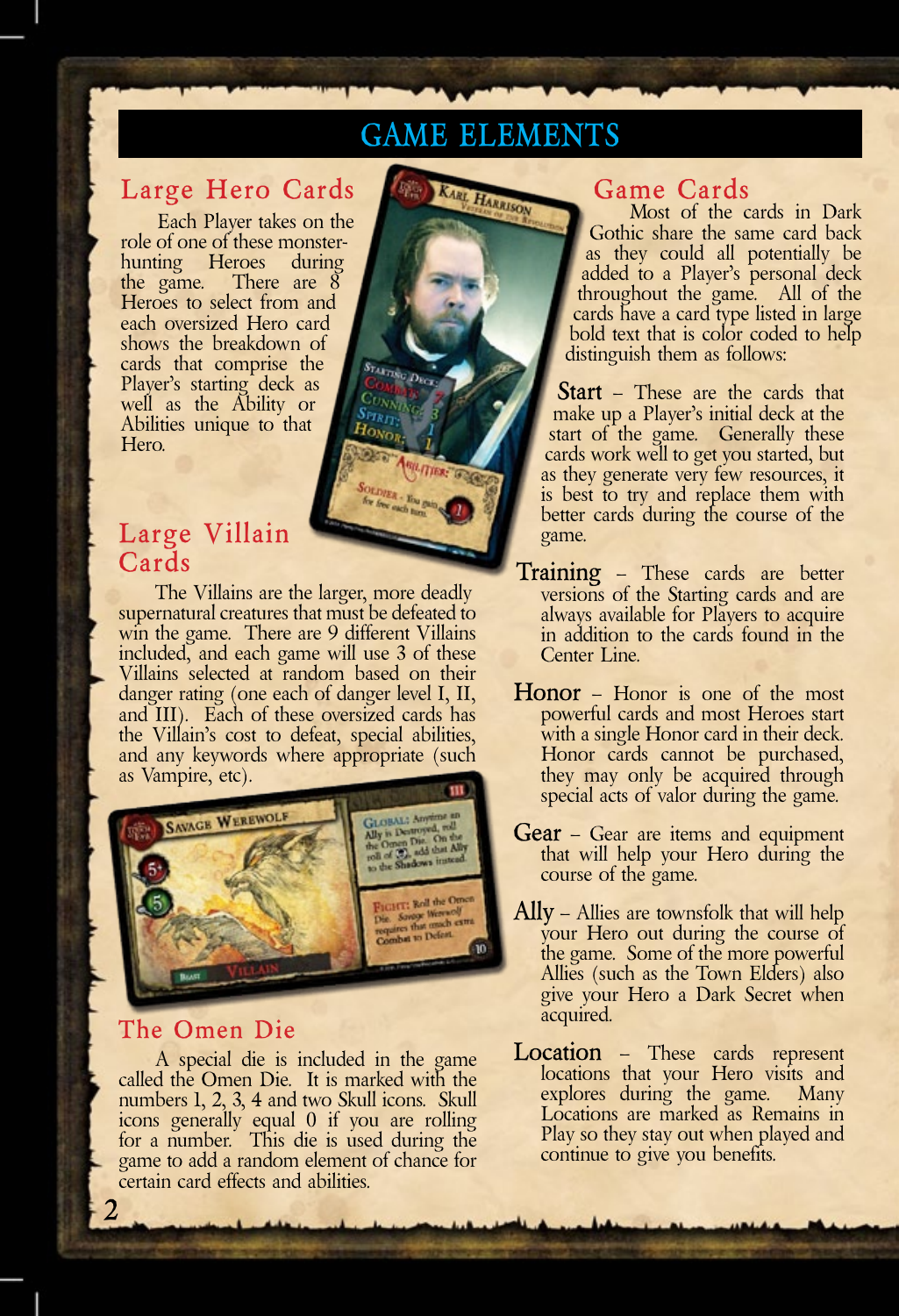

- **Event** Events represent battle tactics and things that happen during your adventures.
- **Minion** Minions are lesser enemies that are found in the Center Line and are defeated by paying their card cost. Defeated Minions ARE acquired to your discard pile, just like any other card from the Center Line.
- **Common Minion** There is one Common Minion that is always available to Fight, in addition to any cards in the Center Line. This Common Minion is called the Hungry Dead and can be used to feed cards to during the game (destroying unwanted cards from your hand or the Center Line).
- **Secret** Secrets are bad cards that can be added to your deck against your will and are worth negative Investigation if they are still in your deck at the end of the game. When a Dark Secret

card is in your hand during your turn, it must be played before any other cards, exploding like a time bomb! This destroys itself and forces you to draw a Shocking Discovery!

**Shocking Discovery** – The results of a Dark Secret card being played, Shocking Discoveries are mostly bad things that happen to the Player that drew it, or to all of the Heroes in general. Some Shocking Discoveries remain in play on the current Villain until it is defeated.

*Remains in Play*<br>Some cards are marked as Remains in Play at the bottom of the card's text box. When played from a Player's hand, these cards stay out in front of that player and continue to give them a bonus each turn. It is important to note that these cards are still initially placed in the Player's discard pile when first acquired, and only begin to Remain in Play once they have been drawn into hand and played during the Player's turn.  $\frac{3}{4}$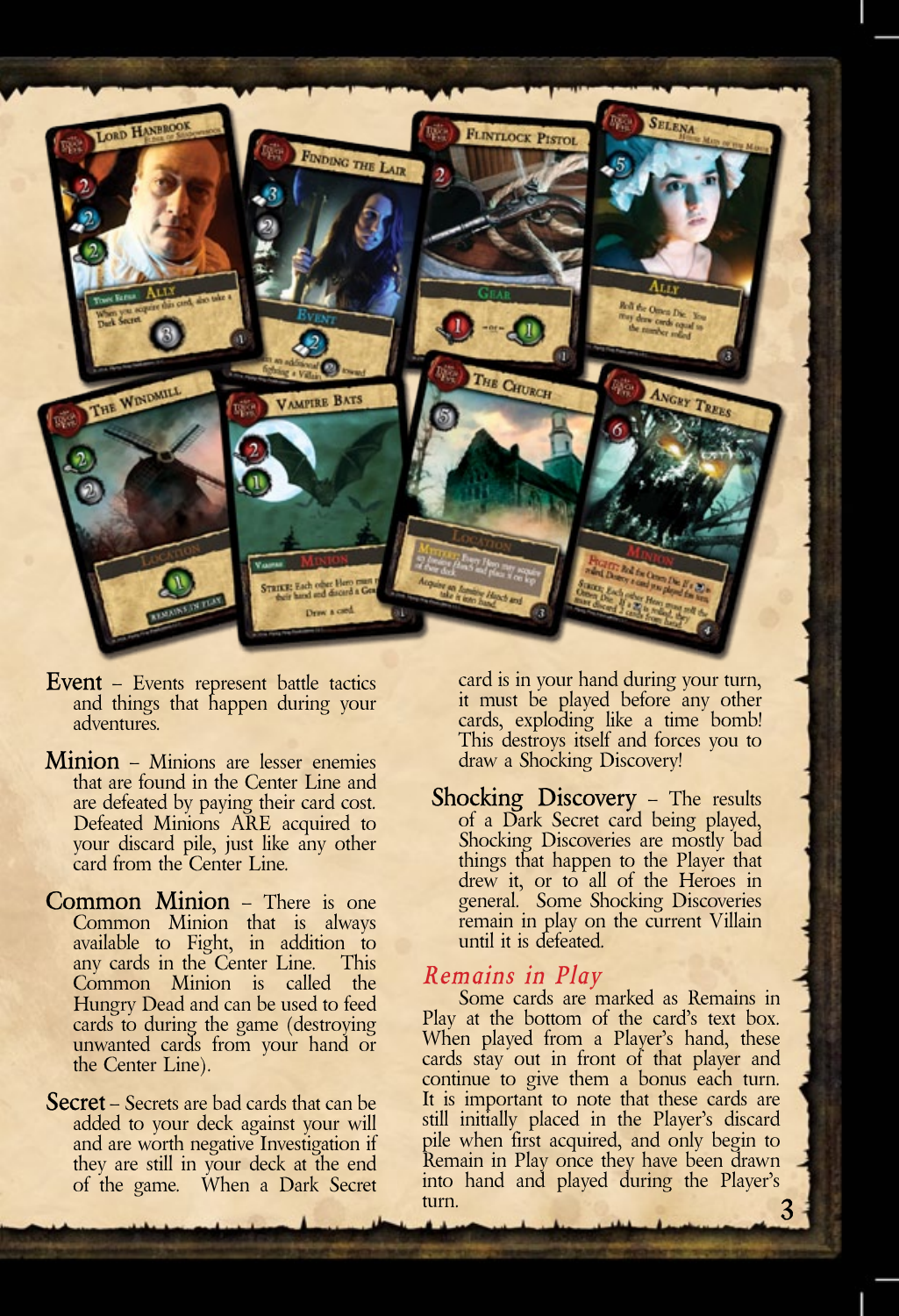# **GAME SET**



- 1) Take all of the **Gear**, **Ally**, **Event**, **Location**, and **Minion** cards (not including the **Common Minion** *Hungry Dead* card) and shuffle them all together thoroughly. Place this deck of cards at the center of the table. This forms the **Main Deck**.
- 2) Each player now randomly draws one of the large **Hero** character cards to play as. This Hero card lists the breakdown of your starting deck. Take the number<br>listed for each of the **Start** cards (*Strength* of Combat, Strength of Cunning, Strength of<br>Spirit) as well as any **Honor** that you start<br>with (usually one *Honor* card). These<br>cards are shuffled together thoroughly to create your **Personal Deck**. All of the unused Start cards should then be returned to the box (they will not likely be used during the game). Also, return all unused large Hero cards to the box.
- 3) Take all of the large **Villain** cards marked with the **Danger Rating III** (in the upper right corner of the card) and shuffle them together. Pull one of these cards randomly and set it face down on

**4**

the table without looking. Now do the same for the **Danger Rating II** Villains, setting it face down on top of the Danger III Villain in a stack. Finally, randomly draw a **Danger Rating I** Villain and place it face up on the stack of Villains, so that all of the players can see it. This is the starting Villain. Return all unused Villain cards to the box (without looking at them).

- 4) Shuffle the **Shocking Discovery** cards and set them off to the side, face down, where everyone can reach them.
- 5) Set the remaining card stacks on one side of the play area so that all players can reach them. These card stacks should include each of the **Training** cards (*Tactical Strike*, *Brilliant Deduction*, *Intuitive Hunch*), the remaining **Honor** cards, the **Dark Secrets**, and the **Common Enemy** *Hungry Dead*.
- 6) Flip over the top 6 cards of the Main Deck, one at a time, and place them in a row at the center of the table, next to the Main Deck. This row of 6 cards is called the **Center Line**. (It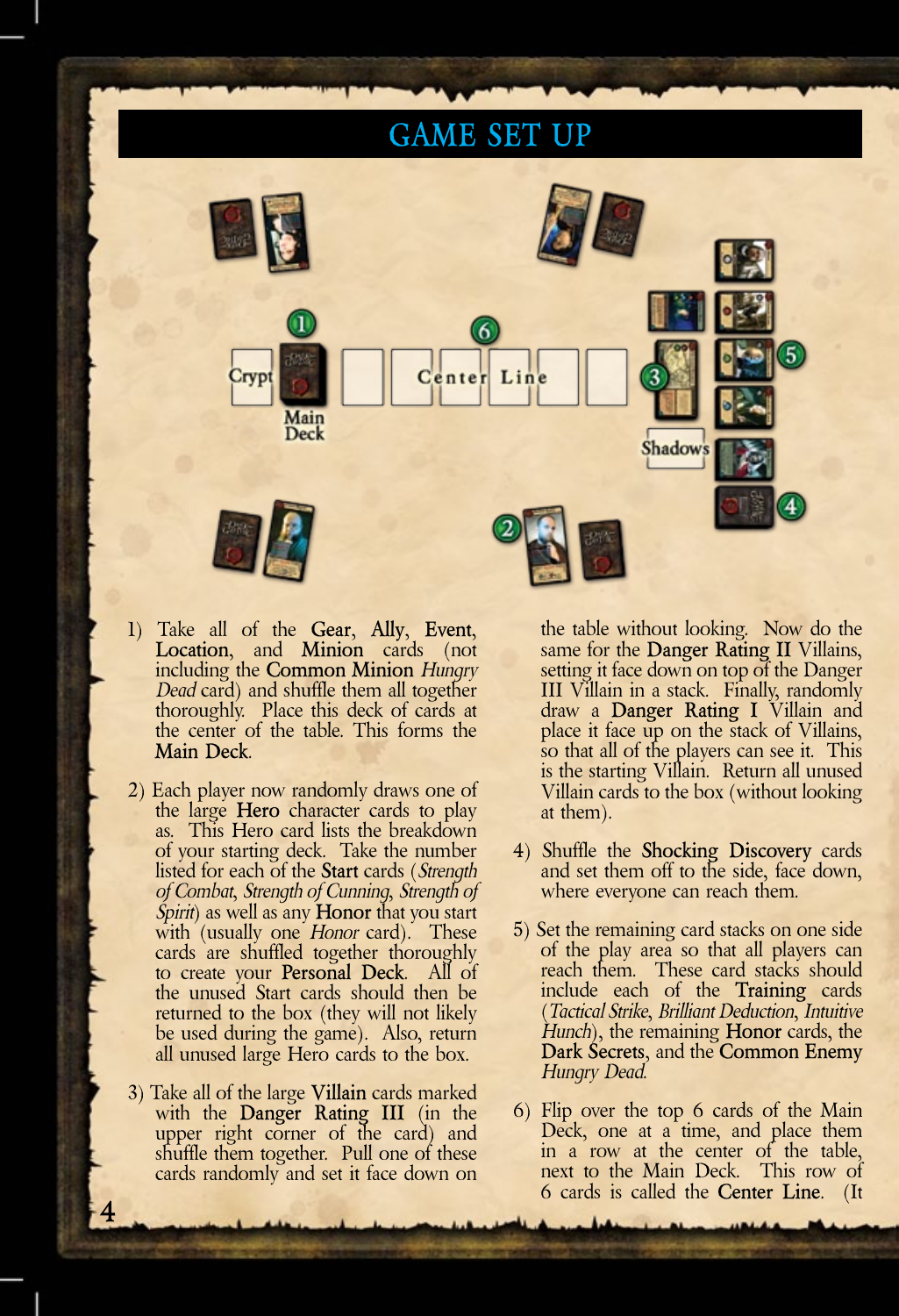is important to note that effects that are triggered when a card enters the Center Line, such as *Mystery* effects, are NOT triggered by the initial 6 cards played to fill in the Center Line).

- 7) Every Player draws a **hand of 6 cards** from the top of their personal deck. This is your starting hand.
- 8) Now every Player rolls the **Omen Die**. Whichever Player rolls the highest (roll off if tied) gets the first turn, then play proceeds clockwise around the table. Remember that on the Omen Die,
	- $a$   $\alpha$  counts as 0.

# **You are now ready to begin the game!**



**During Your Turn**

# **Playing Cards**

During your turn, you will play cards from your hand to gain resources, and then spend those resources to acquire new cards into your personal deck, thus making your deck stronger and tailored to your own play style. To play a card from your hand, simply lay it face up on the table and gain the bonus listed in the card's game text area. Cards that are played during your turn stay out on the table until the end of your turn and are then moved to the discard pile of your personal deck. It is important to note that the cards you play are not placed in the discard pile until your turn is fully over.

### **Resources**

There are three resources in the game- **Combat**, **Cunning**, and **Spirit**. These resources are represented by colored orbs with an icon for the resource type and a quantity of that resource. Combat is Red with a pistol icon, Cunning is Green with a magnifying glass icon, and Spirit is Blue with a book icon.

**Combat**

**Cunning**

**Spirit**

**5**

There is also a fourth type of resource

orb that is Silver with no icon.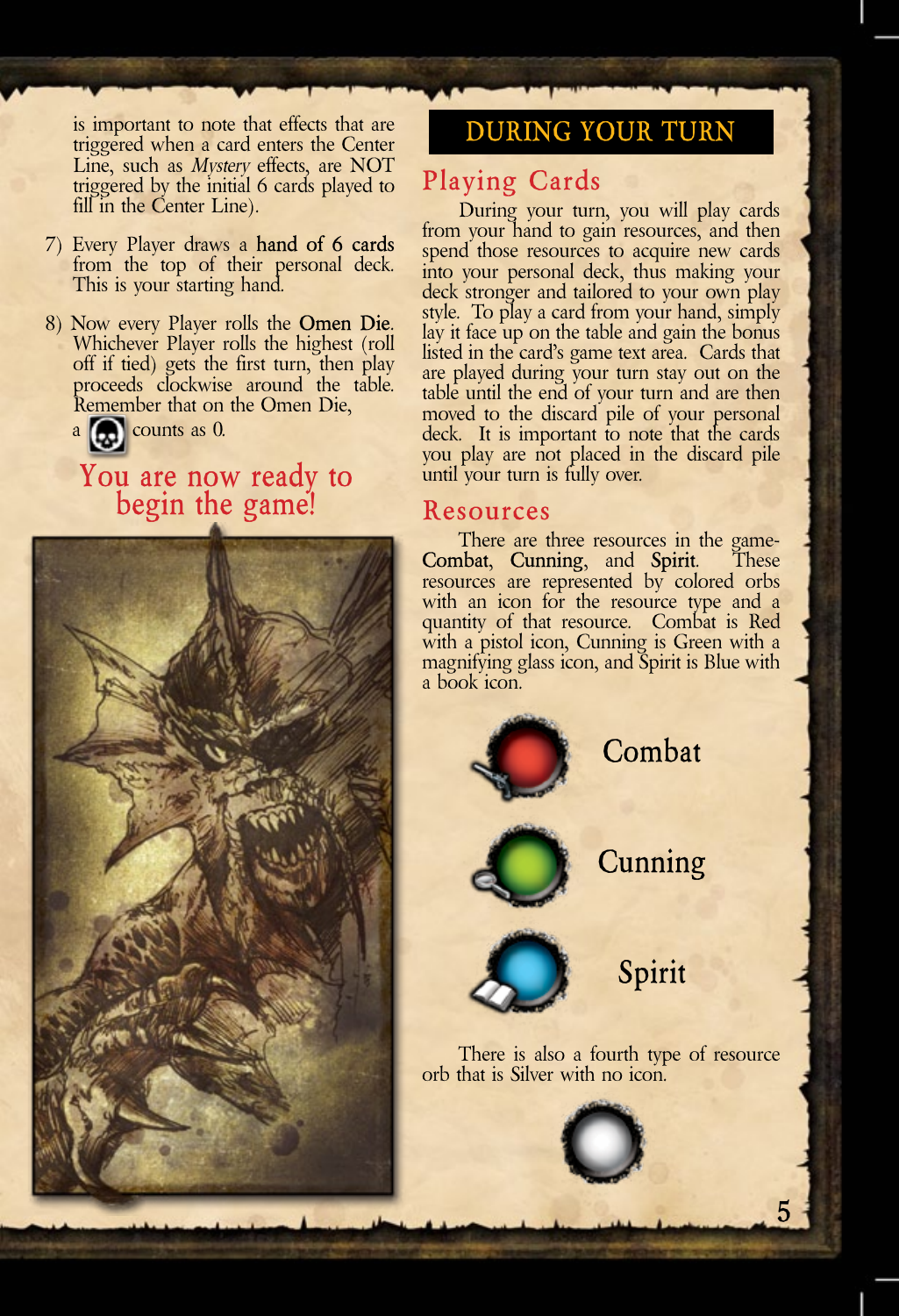Silver is a wild card, so anytime you see a Silver resource, you can choose what color you want it to represent.

It is important to note that anytime you see a Silver orb, you can **choose** the one (and only one) color you want it to represent, and it will be the quantity listed in the Silver orb of that **single** chosen color.

This works the same whether you are choosing what color to make a Silver 'wild card' orb for gaining that resource from a card you have played, or for a card's cost if you need to spend that resource.

Resources gained for playing cards remain available to spend until the end of your turn (so you could just lay down your entire hand and then choose how you want to spend the resources gained for all of those cards). It is also important to note that you do NOT need to choose what color to make a Silver orb until you actually spend the resource to acquire or defeat a card. For instance, the card *Honor* gives you 1 Silver and lets you draw a card. You may draw the extra card and play other cards even before deciding what color to make the Silver.

# **Acquiring Cards and**

**Defeating Minions**<br>During your turn, you may defeat or<br>acquire any number of cards from the Center Line as well as any of the Training cards from their stacks. You may also defeat the **Common Enemy** *Hungry Dead* or even try and defeat the current, face-up **Villain**! To defeat a Minion or Acquire a card, you must be able to spend resources equal to or more than that card's cost, listed along the upper left side of the card.

When a card is defeated or acquired by paying its listed cost, it is immediately placed into your discard pile.

Anytime a card is Acquired or Defeated from the Center Line (or removed in any way), it is immediately replaced by flipping over the top card of the Main Deck. In this way, there should always be 6 cards in the Center Line available to choose from.

**6**



### **Enemy 'Fight:' Effects**

Most Minions and Villains have a special Red Text Box with the word 'Fight:' in it. When that enemy is defeated, by paying its cost, the 'Fight:' game text is automatically triggered and the Player that defeated it must resolve the text immediately. Note that 'Fight:' game text generally only ever happens once, when the enemy is defeated. Once a card with the 'Fight:' Red Text Box is in your deck and you draw it into hand, it has no effect on playing that card, you simply gain the other game text bonus that is not in the Red Text Box.

### **Mystery Effects**

Some cards have a special Grey Text Box with the word 'Mystery:' in it. When one of these cards enters the Center Line, its 'Mystery:' game text is automatically triggered. Just like 'Fight:' text in the Red Box, 'Mystery:' text in the Grey Box has no game effect when the card is drawn into hand and played later in the game, only when the card initially enters the Center Line.

## **Villain Global Effects**

Some Villains also have a Green Text Box with the word 'Global:' in it. This game text is considered to always be in effect until that Villain is defeated.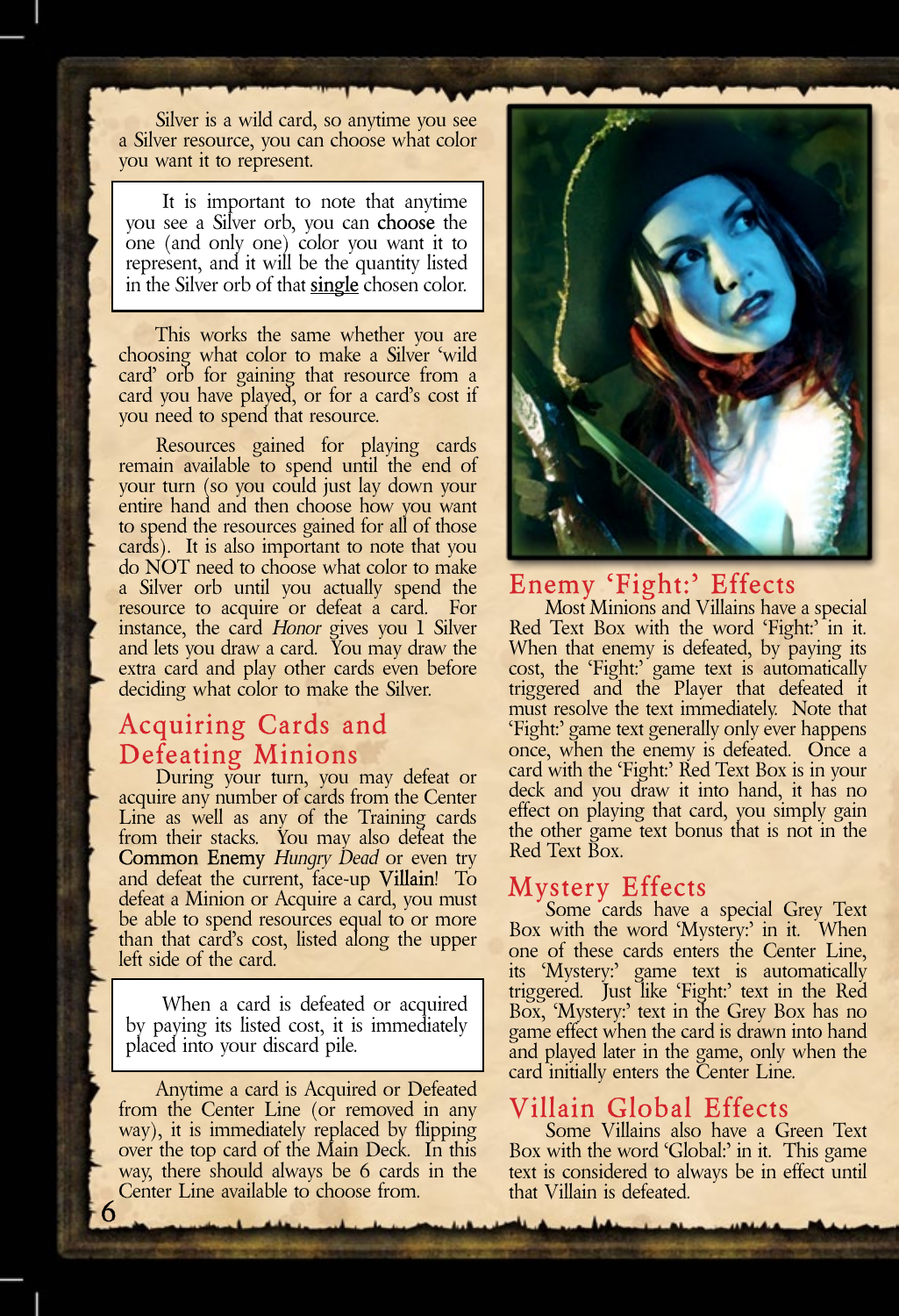**Defeating a Villain**<br>The current, face-up Villain is always available to defeat, if you can pay its cost. Like Minions, most Villains have a Red Text Box 'Fight:' effect that must be triggered when you defeat him. Unlike Minions however, Villains are large cards that are not placed in your discard pile. They are instead tucked under your Hero character card and only count for their Investigation value (Victory Points) at the end of the game.

When a Villain is defeated, the next Villain is not revealed until the end of your turn. In this way, it is not possible for a player to defeat two Villains in the same turn.

**Destroyed Cards** Whenever a card is **Destroyed**, it is placed in the **Crypt** (the discard pile for the Main Deck). Cards that are just **discarded**  are placed in your personal deck discard pile, to be shuffled back into your deck later.

**Strike Effects**<br>Some cards (usually Minions) have the word 'Strike:' as part of their game text. These are attacks made against all of the other players when the card is played. The 'Strike:' effect does not target the Player that actually played the card. Note that some cards have a 'Strike:' effect as part of their Mystery: Special Grey Text Box. When this is the case, the Strike actually targets ALL players.

### **Block**

Some cards have the word Block in bold letters as part of their game text. This is an ability that allows the Player to ignore the effects of a 'Strike:' or 'Fight:' effect.

**Drawing Up**<br>The last thing you do at the end of your<br>turn is to draw new cards. Draw 6 new cards to refill your hand. Note that any cards not played during your turn are discarded before you draw up (you do not get to keep unplayed cards from one turn to the next).

**Shuffling Your Deck**<br>Anytime you need to draw a card but have no cards left in your deck, you must immediately shuffle your discard pile to reform your deck. This is the main way that you get cards previously acquired back into your deck so that you can draw and play them for their cool card effects.

# **Ending the Game**

### **End of Your Turn**

Once your turn is complete, if the current Villain was defeated, flip over the next Villain and play passes to the next player to your left. If there are no more Villains to flip, the game is over and the Heroes are victorious!

### **The Shadows**

It is possible for the Villains to overrun the countryside with evil and plunge the land into darkness! This growing menace is kept track of by a stack of cards called The Shadows. The Shadows is a face down stack of cards that forms near the Villains and measures how close the Villains are to winning!

If there are ever **10 cards** in The Shadows, the Villains automatically win, and all of the Heroes lose the game.

Cards that are in the Shadows are kept face down so that you do not know what has been consumed by the darkness.

**Determining the Winner** When all three Villains have been defeated, the game ends and the Players each add up all of the Investigation values for every card in their deck (including their hand and discard pile). They also add any Investigation for Villains that they defeated. Whichever Player has the highest Investigation total is hailed as the top monster hunter in the land and wins the glory for themselves!